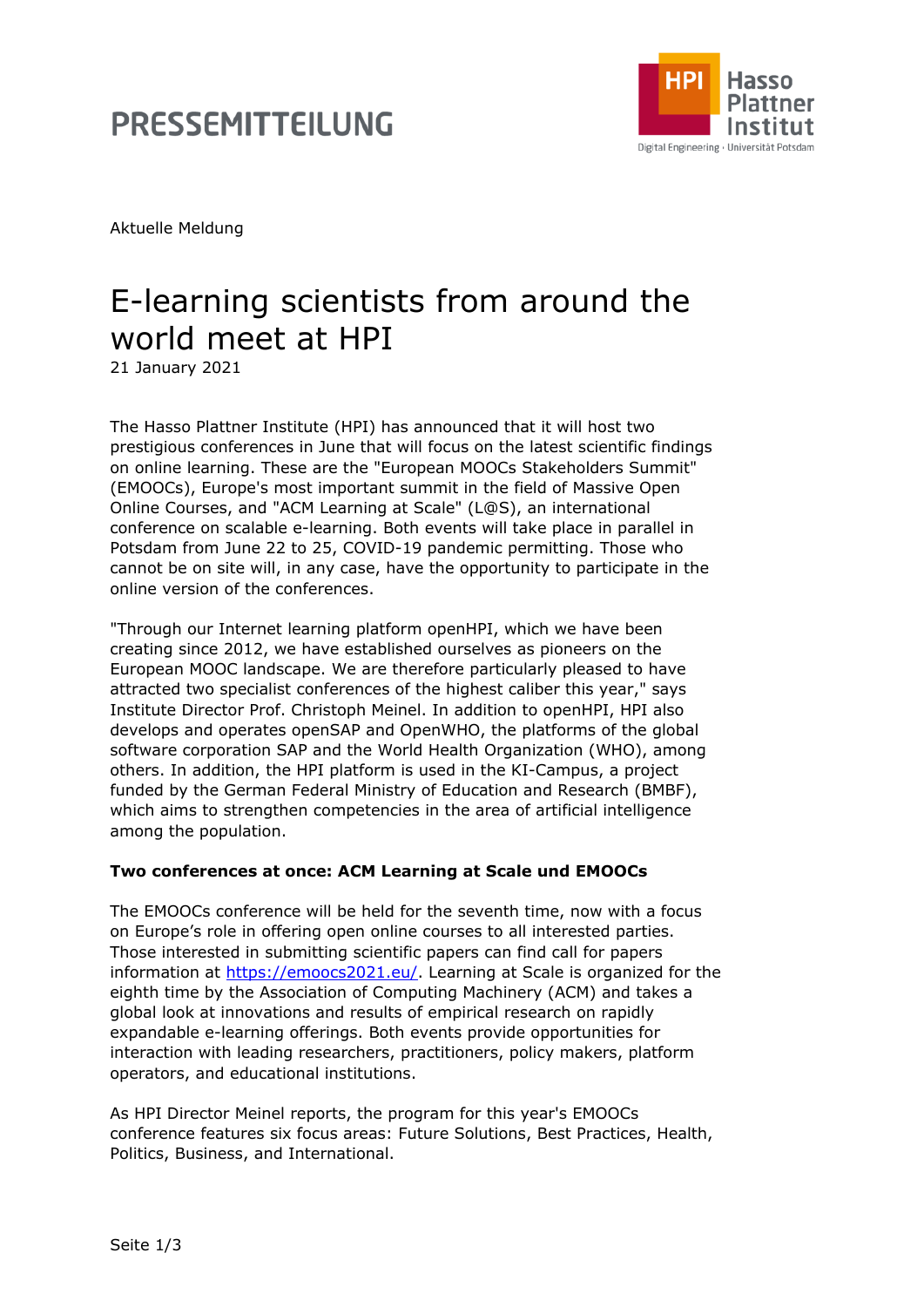

### **Change of universities, work, and healthcare**

"For example, we will be looking at the topics that will affect the future such as hybrid universites, smart working environments and rapid digital training for medical staff," says the computer scientist. In the field of healthcare, he adds, the focus will be on a needs analysis for MOOCs and the relevance of online education for the doctor-patient relationship.

As far as policy is concerned, the participants want to discuss, among other things, the influence of MOOCs on the labor market and the question of which conditions open online courses should fulfill in order to be recognized within a traditional training program. "We also want to look at flagship solutions in MOOC creation and show examples of the design features that lead to particularly good learning experiences," says Meinel.

In terms of business, EMOOC participants want to explore what technological and didactic requirements companies should fulfill in order to constantly accompany their workforce throughout working life. "And with international actors, especially from Latin America, Africa, Australia and Asia, we want to discuss aspects such as equality, diversity and inclusion. In doing so, we raise questions regarding the cultural background of MOOCs, possible global guidelines for them, and also the influence of the English language in online courses from U.S. learning platforms," adds the Potsdam scientist.

Meinel points out that participants can also take part in interactive workshops. All information on formats and deadlines can be found in the Call for Papers at [https://emoocs2021.eu/index.php/call-for-papers/emoocs/.](https://emoocs2021.eu/index.php/call-for-papers/emoocs/)

#### **Background to the openHPI interactive education platform**

The Hasso Plattner Institute launched its interactive Internet offerings as a pioneer among European scientific institutions on September 5, 2012 - on the platform https://open.hpi.de. Since then, it has offered free access to current university knowledge from the rapidly changing fields of information technology and innovation. So far, this has mainly been done in German, English and Chinese. In the fall of 2017, however, openHPI also offered online translation and subtitling of a course in eleven world languages for the first time. Meanwhile, more than 867,000 course enrollments have been registered on openHPI. More than 255,000 people from 180 countries belong to the platform's permanent user base. The platform continues to enjoy rapid growth. For particularly successful participants in its "Massive Open Online Courses," or MOOCs for short, the institute has issued around 95,000 certificates to date. The openHPI annual program for 2021 includes numerous offerings for IT beginners and experts. The 70 courses offered in the past can also still be used in self-study - also free of charge. In addition, students can now receive credit points at their university for completing openHPI courses. Those who want to watch video lessons from the courses while on the go ,